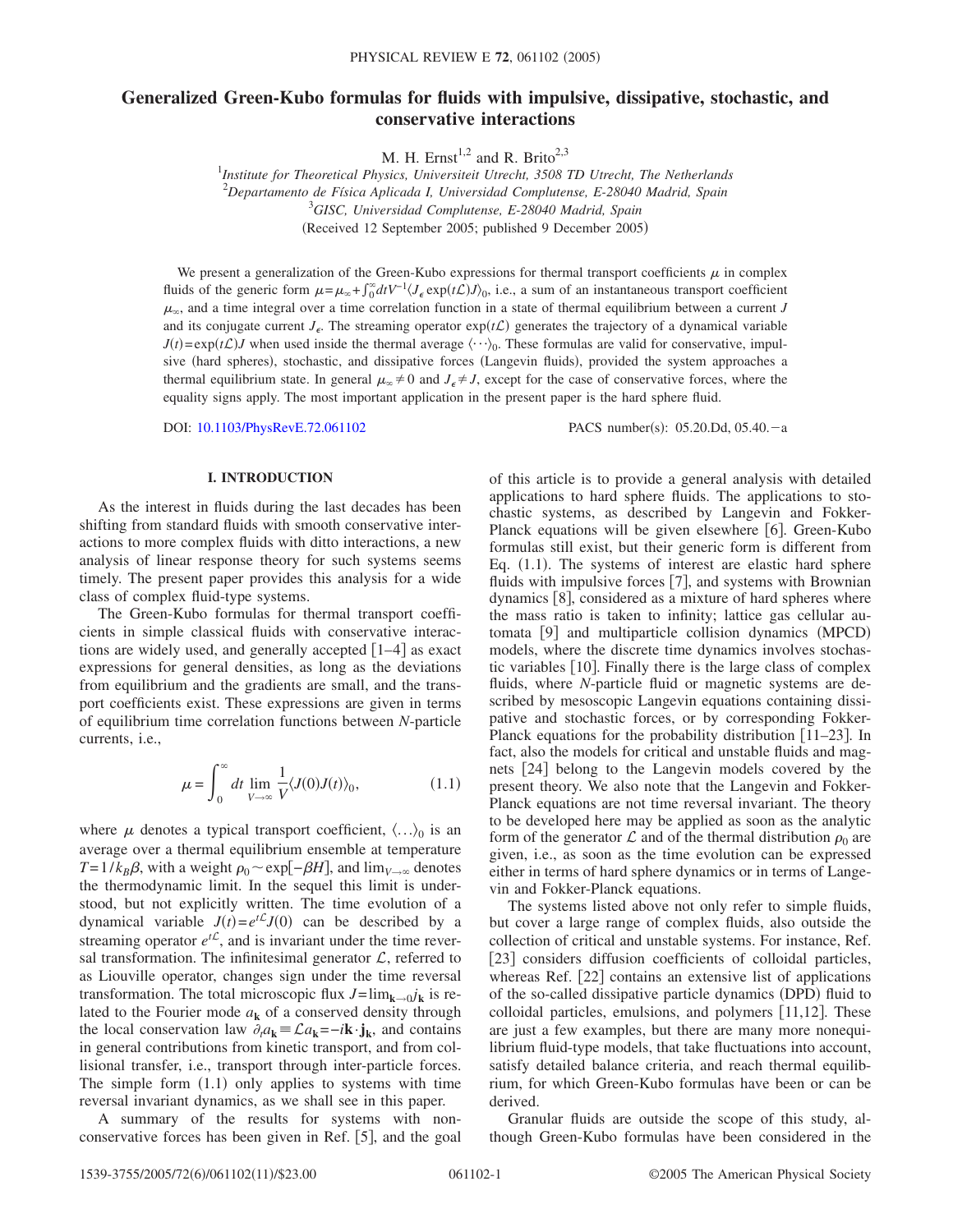literature  $|25,26|$ . The reason is that such systems do not approach a stable state of thermal equilibrium, which is a basic requirement in the present derivation. In the above articles the stable equilibrium state is replaced by the unstable homogeneous cooling state. Such extensions are outside the scope of the present paper.

The goal of this study is to derive generalized Green-Kubo expressions for large classes of *N*-particle systems, that do approach thermal equilibrium, and have equations of motion that possibly lack time reversal invariance. The interaction forces may be impulsive, dissipative, stochastic, and possibly include conservative forces as well. The method used is linear response theory  $[1]$ , which yield exact expressions for transport coefficients, valid for arbitrary densities. They have the generic form

$$
\mu = \mu_{\infty} + V^{-1} \int_0^{\infty} dt \langle J_{\epsilon} e^{t\mathcal{L}} J \rangle_0.
$$
 (1.2)

The pseudostreaming operators  $exp(t\mathcal{L})$  with  $t>0$  are well defined for *all* points in the relevant phase space, and generate the proper trajectories of the dynamical variables when used inside statistical averages  $\langle \cdots \rangle_0$ . An intuitive generalization of Eq.  $(1.1)$  to nonconservative forces does not seems obvious. For the general class of Langevin systems a result similar to  $(1.2)$  has been obtained in Ref. [23], but the instantaneous contribution  $\mu_{\infty}$  to the dissipative transport coefficient has not been identified. The only known results of the complete form  $(1.2)$  with instantaneous part as well as time correlation part have been obtained in Ref.  $[8]$  for the friction coefficient of Brownian particles, and in Ref.  $[7]$  for the shear viscosity of the hard sphere fluid. In the former case the second term in Eq.  $(1.2)$  contains a time correlation function of an interparticle force and its conjugate force, in the latter of a stress and a conjugate stress.

A discussion about exact expressions for transport coefficients is not complete without the Einstein-Helfand formulas for the Navier-Stokes transport coefficients  $[1-3]$ . They are the analogs of Einstein's formula for the self diffusion  $D_s$ , and are also expressed in equilibrium time correlation functions, e.g.,

$$
D_s = \lim_{t \to \infty} (1/2t) \langle [x(t) - x(0)]^2 \rangle_0
$$
  

$$
\eta = \lim_{t \to \infty} (\beta/2Vt) \langle [M(t) - M(0)]^2 \rangle_0,
$$
 (1.3)

where  $\eta$  is the shear viscosity with  $M(t) = \sum_i m v_{i y}(t) x_i(t)$ . In fact these forms give a more compact and more robust representation of transport coefficient than the Green-Kubo formulas  $(1.1)$  or  $(1.2)$ . This is the case because the former can be expressed by only specifying the momentum and energy of a particle, and do not require the explicit introduction of forces. Consequently, the Helfand formulas apply to systems with conservative, impulsive, dissipative and stochastic forces, and either type of Green-Kubo formulas  $(1.1)$  or  $(1.2)$ can be derived for the relevant cases. An added advantage of the Einstein-Helfand formulas is that they are evidently positive.

So there exist two independent routes for generalizing Green-Kubo formulas to nonconservative forces. The first one is to start from the Einstein-Helfand formulas, and transform them into Eq. (1.2). This route has been followed in Ref. [7]. The second one is to derive the generalizations from the fundamental Liouville equation, or its mesoscopic analog, the Fokker-Planck equation. The latter route is followed in the present paper.

The plan of the paper is as follows. In Sec. II we obtain a fundamental commutation relation between the *N*-particle equilibrium distribution function  $\rho_0$  and the infinitesimal generator  $\mathcal L$  (Liouville or Fokker-Planck operator), that is required in the derivation of the Green-Kubo formulas. In Sec. III the generic form  $(1.2)$  of these formulas is derived using the Zwanzig-Mori projection operator method in a form that is applicable to systems with conservative forces classical fluids, lattice gas cellular automata, MPCD models), impulsive forces (hard spheres), and stochastic and dissipative forces (Langevin fluids). In Sec. IV we apply the new results to hard sphere fluids with some technical details deferred to the Appendix. Further comments and conclusions are presented in Sec. V.

# **II. FUNDAMENTAL COMMUTATION RELATION**

We will analyze the similarities and differences among the systems, mentioned in the introduction, all of which evolve to a thermal equilibrium state described by the *N*-particle equilibrium distribution function  $\rho_0$ . This enables us to formulate a fundamental commutation relation for the infinitesimal generator  $\mathcal{L}$ , that is required in the derivation of the Green-Kubo formulas for systems whose equations of motion are not time reversal invariant, or more precisely, whose pseudostreaming operators Langevin fluids, elastic hard spheres) do not generate time reversal invariant dynamics.

Suppose we have constructed for the system of interest the infinitesimal generator  $\mathcal L$  and the streaming operator  $exp(t\mathcal{L})$ , that generates the time evolution of dynamic variables inside averages. To study equilibrium time correlation functions, we need two different types of transposes of  $\mathcal{L}$ . The first transpose,  $\tilde{\mathcal{L}}$ , referred to as *adjoint*, is defined with respect to an inner product with a weight equal to unity, and a second transpose  $\mathcal{L}^{\epsilon}$ , referred to as *conjugate*, is defined with a weight  $\rho_0$ , i.e.,

$$
\int d\Gamma A \mathcal{L} B = \int d\Gamma B \widetilde{\mathcal{L}} A,
$$
  

$$
\langle A \mathcal{L} B \rangle_0 = \int d\Gamma \rho_0 A \mathcal{L} B = \int d\Gamma \rho_0 B \mathcal{L}^{\epsilon} A = \langle B \mathcal{L}^{\epsilon} A \rangle_0.
$$
  
(2.1)

The corresponding streaming operators  $A(t) = \exp(tC)A(0)$ and  $A(-t) = \exp(t \mathcal{L}^{\epsilon}) A(0)$  with  $t > 0$ , generate the forward and backward or time reversed evolution inside averages in the sense that equilibrium time correlation functions are stationary, i.e., depend only on time differences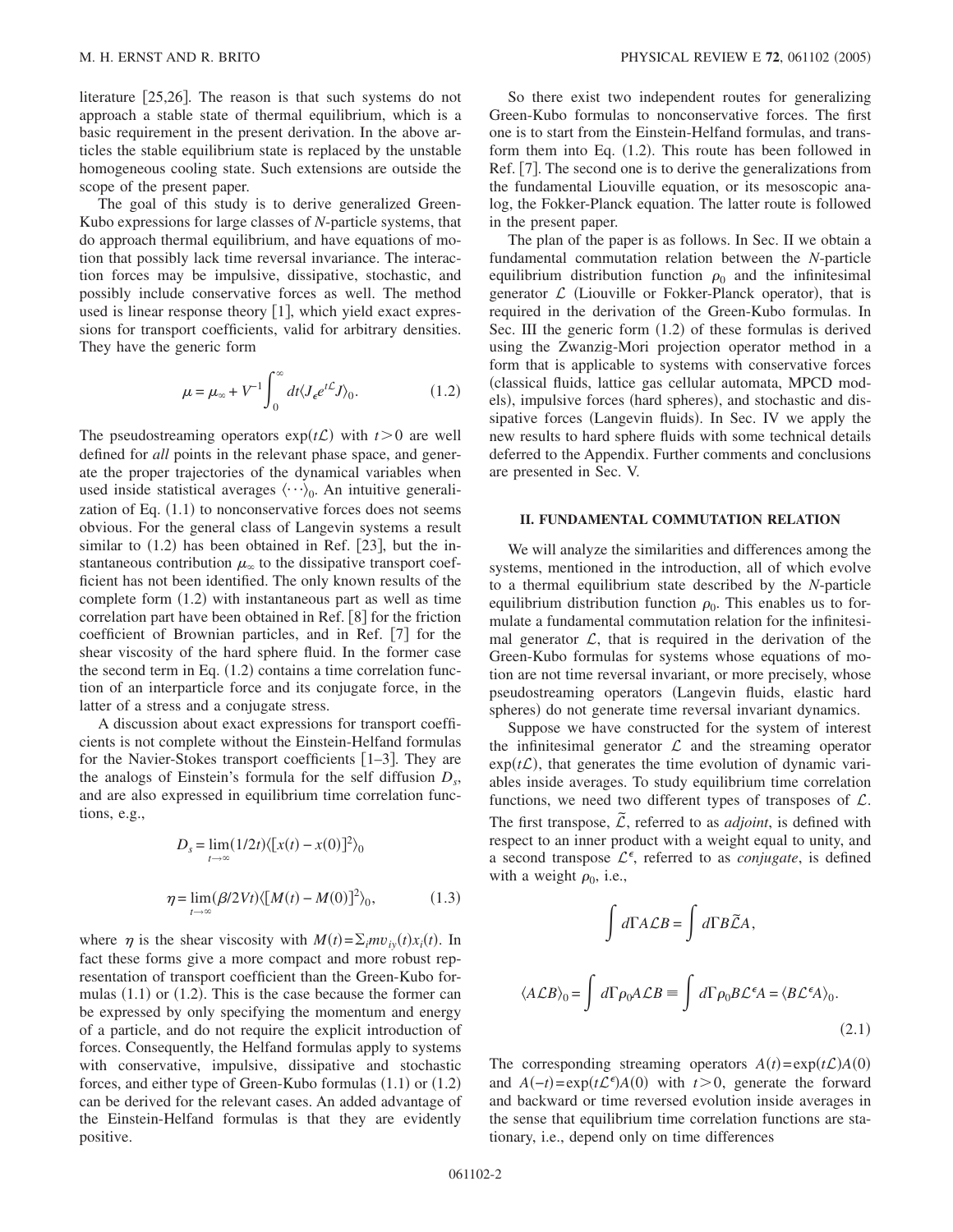$$
\langle A(0)B(t)\rangle_0 = \langle Ae^{t\mathcal{L}}B\rangle = \langle Be^{t\mathcal{L}}A\rangle_0 = \langle A(-t)B(0)\rangle_0.
$$
\n(2.2)

Having obtained a conjugate generator  $\mathcal{L}^{\epsilon}$ , we also introduce a conjugate current  $J_{\epsilon} = \lim_{k \to 0} j^*_{\epsilon k}$  through the relations  $\mathcal{L}^{\epsilon} a_{\mathbf{k}}^* = -i \mathbf{k} \cdot \mathbf{j}_{\epsilon \mathbf{k}}^*$ . For conservative forces the  $\mathcal{L}$  operators are first-order differential operators. So, the adjoint  $\mathcal{L} = -\mathcal{L}$ . The conjugate operator  $\mathcal{L}^{\epsilon}$  for conservative interactions follows directly from the second line in Eq. (2.1), because  $\mathcal{L}$  and  $\rho_0$ commute, and the conjugate operator equals the adjoint, i.e., for time reversal invariant dynamics

$$
\mathcal{L}^{\epsilon} = -\mathcal{L} = \tilde{\mathcal{L}}.
$$
 (2.3)

Note that here the conjugate current satisfies  $J_{\epsilon} = J$ .

In systems, such as lattice gas cellular automata and MPCD models, the dynamics involves stochastic variables, but does not contain any dissipative interactions. The microscopic equations of motion inside averages are time reversal invariant. Here the statistical averages include averages over all realizations of the stochastic variables. The time reversal transform of the Liouville operator  $\mathcal{L}^{\epsilon}$  satisfies the relation  $\mathcal{L}^{\epsilon}$  =− $\mathcal{L}$ , as is the case for conservative systems. This transform is obtained by reversing the sign of all variables odd under the time reversal transformation (e.g., velocities). Of course even variables remain unchanged (e.g., positions, energies).

Next, we consider the Langevin fluids. They are described by *N*-particle Langevin equations [27,28], and reach thermal equilibrium. From these equations the corresponding Fokker-Planck equation for the *N*-particle probability distribution  $\rho(\Gamma, t)$  is constructed, which is the fundamental starting point for our linear response theory. The latter is written here  $[29]$ as  $\partial_t \rho = \overline{\mathcal{L}} \rho$ . As we are interested in time correlation functions, it is sufficient to define streaming operators  $e^{t\mathcal{L}}$  for the time evolution of dynamical variables inside averages. This may be done through the adjoint

$$
\langle A(t) \rangle = \int d\Gamma A e^{t\tilde{\mathcal{L}}} \rho(\Gamma, 0) = \int d\Gamma \rho(\Gamma, 0) e^{t\mathcal{L}} A = \langle e^{t\mathcal{L}} A \rangle.
$$
\n(2.4)

In this formulation averages over the realizations of stochastic forces are already accounted for in the Fokker-Planck equation. So,  $\mathcal L$  is the adjoint of the Fokker-Planck operator L*˜*. Because of the presence of dissipative forces, the Fokker-Planck equation is not time-reversal invariant. Consequently,  $\mathcal{L}^{\epsilon} \neq -\mathcal{L}$  (no odd parity in the velocities). The Fokker-Planck operator  $\mathcal L$  and its adjoint  $\mathcal L$  contain first and second order derivatives, and also here the adjoint can be simply obtained.

These Langevin equations have been constructed such that the detailed balance condition holds by imposing that the Gibbs' distribution is a steady state solution of the Fokker-Planck equation, i.e.,  $\partial_t \rho_0 = \tilde{\mathcal{L}} \rho_0 = 0$ . Then dissipative and random forces are related by the fluctuation-dissipation theorem. This implies that the Fokker-Planck equation has an *H*-theorem or Lyapunov functional, and that  $\rho_0$  is the unique steady state solution.

Next consider the construction of the conjugate operator  $\mathcal{L}^{\epsilon}$ , where  $\rho_0$  and  $\mathcal{L}$  in Eq. (2.1) do not commute. So we introduce an operator  $\overline{L}$  through the commutation relation

$$
\rho_0 \mathcal{L} = \overline{\mathcal{L}} \rho_0. \tag{2.5}
$$

Having obtained  $\overline{L}$ , we insert this relation in line 2 of Eq.  $(2.1)$ , and obtain the conjugate generator as the adjoint of  $\overline{L}$ , i.e.,

$$
\mathcal{L}^{\epsilon} = \tilde{\vec{\mathcal{L}}}.
$$
 (2.6)

For the Fokker-Planck equations, satisfying the detailed balance criteria, the commutation relation  $(2.5)$  has been derived in the literature  $[27,28]$  with a general prescription for <sup>L</sup>*¯*. Only in the case of conservative interactions, where the equations of motion are time reversal invariant, the equalities  $\mathcal{L} = \mathcal{L}$  and  $J_{\epsilon} = J$  hold. For nonconservative interactions one has  $\overline{L} \neq \mathcal{L}$  and  $J_{\epsilon} \neq J$ .

As we will see in the next section, the replacement of Eq. (2.3) for a time evolution with time reversal invariance, by the commutation relation  $(2.5)$  for a time evolution without, has severe effects on the explicit form of the Green-Kubo formulas for the Langevin fluids, as shown in Eq. (1.2). There are two conspicuous differences with respect to the standard Green-Kubo formulas (1.1). The fluxes  $J_{\epsilon}$  and *J* inside the equilibrium time correlation function are necessarily unequal, as  $\mathcal{L}_\epsilon \neq -\bar{\mathcal{L}}$ , and an additional instantaneous transport coefficient  $\mu_{\infty}$  appears, that depends solely on equilibrium properties.

Finally we discuss fluids of elastic hard spheres with mass  $m$  and diameter  $\sigma$ . In the kinetic theory of hard sphere fluids the standard notation [7,30–32] is  $\mathcal{L} = L_+$ , and  $\mathcal{L}^{\epsilon} = -L_-$ . Here the pseudostreaming operator  $exp[t\mathcal{L}]=exp[tL_{+}]$  with  $t>0$ generates forward trajectories, and exp[t£<sup> $\epsilon$ </sup>]=exp[-tL<sub>−</sub>] with  $t > 0$  backward or time reversed trajectories. Furthermore, it has been shown [30] that the correct hard sphere dynamics inside an equilibrium average is generated by the combination  $\rho_0 A(t) = \rho_0 e^{tL} A(0)$ . Here the presence of the factor  $\rho_0$ guarantees that a zero weight is given to the *unphysical* overlapping initial configurations, for which the pseudostreaming operators generate trajectories as well. These trajectories are not time reversal invariant.

From the explicit form of the pseudo-Liouville operator  $\mathcal{L}$ , as briefly reviewed in Appendix, it is clear that  $\mathcal L$  is *not* odd in the velocity variables, i.e.,  $\mathcal{L}^{\epsilon} \neq -\mathcal{L}$ , and consequently the trajectory, generated by the streaming operator is not invariant under the time reversal transformation. A typical example illustrating the lack of time reversal invariance of the hard sphere trajectories, generated by the streaming operators, is a trajectory in  $\Gamma$  space starting from an unphysical overlapping initial configuration. Here the overlapping pairs separate within a finite time. This forward trajectory is not retraced when all velocities are reversed, because the pairs, when meeting again, experience a standard hard sphere collision, in which the backward trajectory is deflected from the forward one.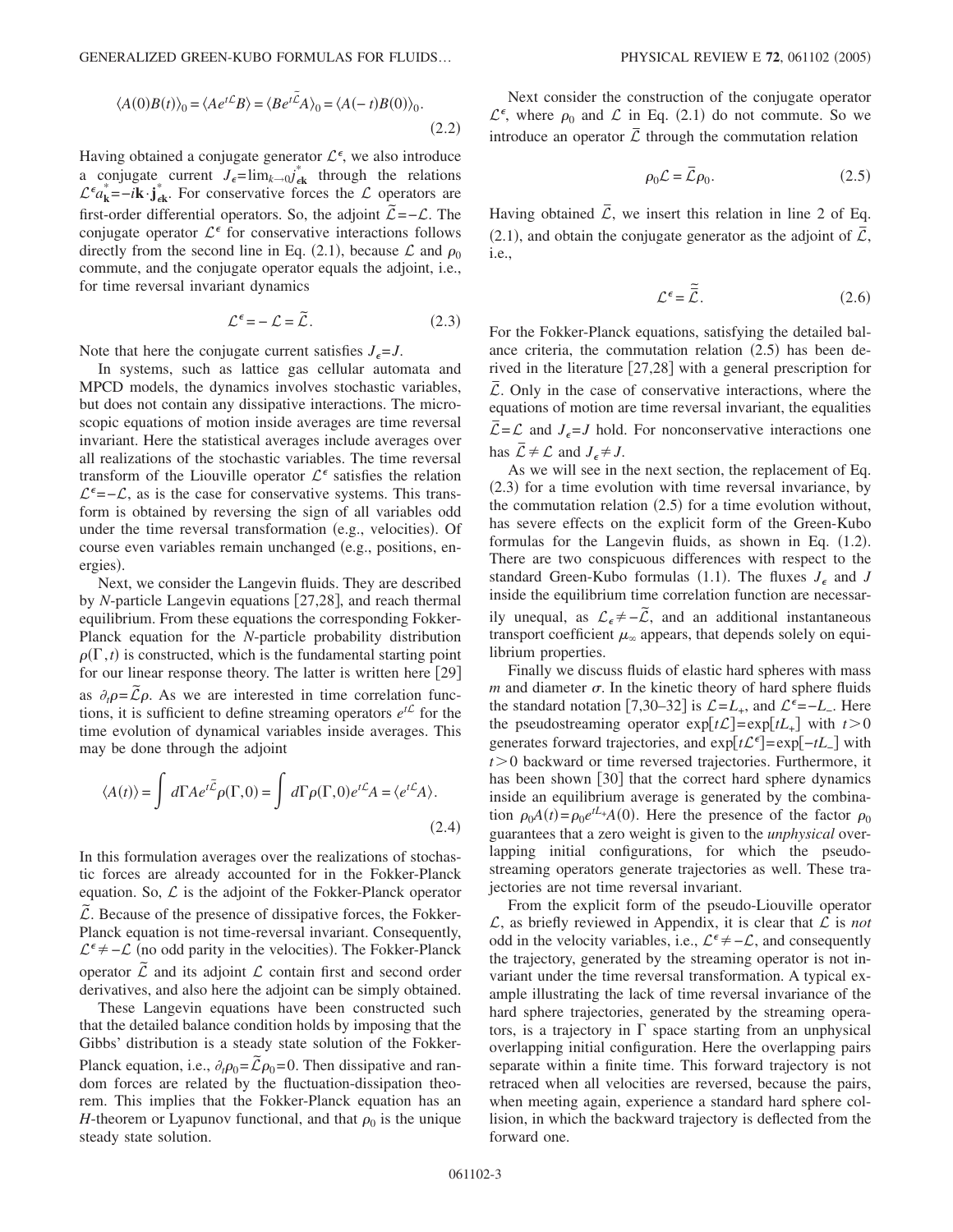In the original literature  $|30|$  it has also been shown that the hard sphere generators obey for  $t>0$  the commutation relation

$$
\rho_0 e^{t\mathcal{L}} = e^{t\bar{\mathcal{L}}}\rho_0,\tag{2.7}
$$

which implies that the time correlation functions are stationary, i.e., depend only a the time difference. In Eq. (A5) the derivation of Eq.  $(2.7)$  is briefly recalled. In terms of time correlation functions for dynamic variables *A* and *B* the stationarity relation (2.2) also applies, i.e.,

$$
\langle Ae^{t\mathcal{L}}B\rangle_0 = \int d\Gamma Ae^{t\bar{\mathcal{L}}}\rho_0 B = \langle Be^{t\mathcal{L}^{\epsilon}}A\rangle_0, \tag{2.8}
$$

where the transpose of  $\overline{L}$  is  $\mathcal{L}^{\epsilon}$  on account of Eq. (2.6). Finally we observe that these relations also include conservative systems as a special case, in which  $\overline{L} = L$  on account of Eqs.  $(2.6)$  and  $(2.3)$ . Consequently Eq.  $(2.5)$  reduces to the commutation relation  $\rho_0 \mathcal{L} \cdots = \mathcal{L} \rho_0 \cdots$ , implying that  $\rho_0$  is a stationary solution of the Liouville equation  $\partial_t p = \tilde{L} p = -L p$ . However,  $\mathcal{L}\rho_0 \neq 0$  for the Fokker-Planck equation, where  $\mathcal{L}\rho_0$ =0 in the stationary case.

In summary, the streaming operators for Langevin and hard sphere fluids both lack time reversal invariance, and both evolve towards a thermal equilibrium state, and their time correlation functions are stationary. These fundamental properties guarantee both the commutation relation (2.5) or (2.7), as well as an identical structure of the Green-Kubo formulas for such vastly different systems as hard sphere fluids and Langevin fluids.

## **III. ZWANZIG-MORI PROJECTION OPERATOR METHOD**

The goal of this section is to derive for the fluid models, described above, the hydrodynamic equations and Navier-Stokes transport coefficients by means of the Zwanzig-Mori projection operator method  $[1,3]$ . This will be done by deriving macroscopic equations for the averages of conserved microscopic densities, or their linear combinations, collectively denoted by  $a^i(\mathbf{r})$ ,

$$
a^{i}(\mathbf{r}) = \{n(\mathbf{r}), g_{\alpha}(\mathbf{r}), e(\mathbf{r})\},
$$
\n(3.1)

or by a subset of these densities. Here  $n(\mathbf{r}) = \sum_i \delta(\mathbf{r} - \mathbf{r}_i)$  is the number density,  $\mathbf{g}(\mathbf{r}) = \sum_i m \mathbf{v}_i \delta(\mathbf{r} - \mathbf{r}_i)$  the momentum density, and  $e(\mathbf{r}) = \sum_i e_i \delta(\mathbf{r} - \mathbf{r}_i)$  the energy density, where the single particle energy  $e_i = \frac{1}{2}mv_i^2 + \frac{1}{2}\sum_{j(\neq i)}V(\mathbf{r}_{ij})$  or the energy of an internal state. In fact this program has been carried out in Ref. [3] for classical fluids with conservative interactions. We mostly follow the notation and definitions used in that article. Here we apply the Zwanzig-Mori method to the generators of all systems, discussed in the previous sections.

The general equation of motion for the Fourier-Laplace transform of  $a^i(\mathbf{r}, t)$  is

$$
(z - \mathcal{L})a_{\mathbf{k}z} = a_{\mathbf{k}} \tag{3.2}
$$

$$
a_{\mathbf{k}} = \int d\mathbf{r} e^{-i\mathbf{k} \cdot \mathbf{r}} [a(\mathbf{r}) - \langle a(\mathbf{r}) \rangle_0]
$$

$$
a_{\mathbf{k}z} = \int_0^\infty dt e^{-zt} a_{\mathbf{k}}(t), \qquad (3.3)
$$

where  $a_k^i$  is a linear combination of conserved densities, which is for small *k* orthogonal with respect to the inner product

$$
\langle a_{\mathbf{k}}^i | a_{\mathbf{k}}^j \rangle \equiv V^{-1} \langle a_{\mathbf{k}}^{i*} a_{\mathbf{k}}^j \rangle_0 = \delta_{ij} + O(k^2), \tag{3.4}
$$

and the asterisk denotes complex conjugation. This enables us to define a projection operator  $\mathcal{P}=1-\mathcal{P}_\perp$ , as

$$
\mathcal{P}b_{\mathbf{k}} = \sum_{\mathbf{q},j} a_{\mathbf{q}}^j \langle a_{\mathbf{q}}^j | b_{\mathbf{k}} \rangle = \sum_{j} a_{\mathbf{k}}^j \langle a_{\mathbf{k}}^j | b_{\mathbf{k}} \rangle.
$$
 (3.5)

Here  $\langle a_{\mathbf{q}}^j | b_{\mathbf{k}} \rangle = \delta_{\mathbf{q},\mathbf{k}} \langle a_{\mathbf{k}}^j | b_{\mathbf{k}} \rangle$  because of translational invariance. Applications of the Zwanzig-Mori method to Eq. (3.2) yields for the projected part  $Pa_{kz}$ ,

$$
[z - P\mathcal{L}P - P\mathcal{L}P_{\perp}(z - P_{\perp}\mathcal{L}P_{\perp})^{-1}P_{\perp}\mathcal{L}P]Pa_{\mathbf{k}z}^{m} = a_{\mathbf{k}}^{m},
$$
\n(3.6)

or in terms of hydrodynamic propagators,  $G_{ij}(\mathbf{k},z)$  $=\langle a_{\mathbf{k}}^i | a_{\mathbf{k}z}^j \rangle$ , we obtain

$$
\sum_{j} \left[ z \delta_{ij} + ik\Omega_{ij}(\mathbf{k}) + k^2 U_{ij}(\mathbf{k}, z) \right] G_{jm}(\mathbf{k}, z) = \delta_{im}. \quad (3.7)
$$

The hydrodynamic matrix  $H_{ij} = ik\Omega_{ij} + k^2 U_{ij}$ , consists of an equilibrium average  $\Omega_{ij}$ , which is the Euler matrix, and a time correlation function  $U_{ij}$ , which is the Navier-Stokes transport matrix. Its real part Re  $H_{ij}(\mathbf{k}, z)$ , is of  $O(k^2)$ , and represents the dissipative part, and contains the Navier-Stokes transport coefficients of shear viscosity  $\eta$ , bulk viscosity  $\zeta$  and heat conductivity  $\lambda$ . For conservative forces Im  $H_{ij} = k\Omega_{ij}$  and Re  $H_{ij} = k^2 U_{ij}$ . For non-conservative forces  $\Omega_{ij}$  contains real and imaginary parts, as we shall see. By diagonalizing the hydrodynamic matrix for small *k* to  $O(k^2)$ one finds the hydrodynamic eigenvalues in the form  $z_{\lambda} \approx$  $-ikc_{\lambda} - k^2D_{\lambda}$  and the hydrodynamic modes  $a^i_{\mathbf{k}}$  as special linear combinations of conserved densities. They will be made explicit below. Here the imaginary part of  $z<sub>\lambda</sub>$  contains the propagation speed  $c_{\lambda}$  of that mode (which may be vanishing), and the real part contains the diffusivity or dampings coefficient  $D_{\lambda}$  of the mode. We cite the results of Eqs. (44) and  $(45)$ , obtained in Ref.  $[3]$ ,

$$
D_{\eta} = \eta/\rho = \mathcal{L} \text{im Re}\{ik\Omega_{\eta\eta}(\mathbf{k}) + k^2 U_{\eta\eta}(\mathbf{k}, z)\}/k^2
$$
  
\n
$$
= -\mathcal{L} \text{im Re}\{\langle a_{\mathbf{k}}^{\eta_i} | \mathcal{L}a_{\mathbf{k}}^{\eta_i} \rangle + \langle \mathcal{L}^{\epsilon}a_{\mathbf{k}}^{\eta_i} | \mathcal{P}_{\perp} \hat{\mathcal{G}}_{z} \mathcal{P}_{\perp} \mathcal{L}a_{\mathbf{k}}^{\eta_i} \rangle \}/k^2,
$$
  
\n
$$
D_{l} = -\mathcal{L} \text{im Re}\{\langle a_{\mathbf{k}}^{l} | \mathcal{L}a_{\mathbf{k}}^{l} \rangle + \langle \mathcal{L}^{\epsilon}a_{\mathbf{k}}^{l} | \mathcal{P}_{\perp} \hat{\mathcal{G}}_{z} \mathcal{P}_{\perp} \mathcal{L}a_{\mathbf{k}}^{l} \rangle \}/k^2,
$$
  
\n
$$
D_{T} = \lambda/(nC_{p}) = -\mathcal{L} \text{im Re}\{\langle a_{\mathbf{k}}^{T} | \mathcal{L}a_{\mathbf{k}}^{T} \rangle
$$
  
\n
$$
+ \langle \mathcal{L}^{\epsilon}a_{\mathbf{k}}^{T} | \mathcal{P}_{\perp} \hat{\mathcal{G}}_{z} \mathcal{P}_{\perp} \mathcal{L}a_{\mathbf{k}}^{T} \rangle \}/k^2.
$$
 (3.8)

Here the symbols  $D_{\eta}$ ,  $D_l$ , and  $D_T$  represent, respectively, the

and Fourier modes are defined as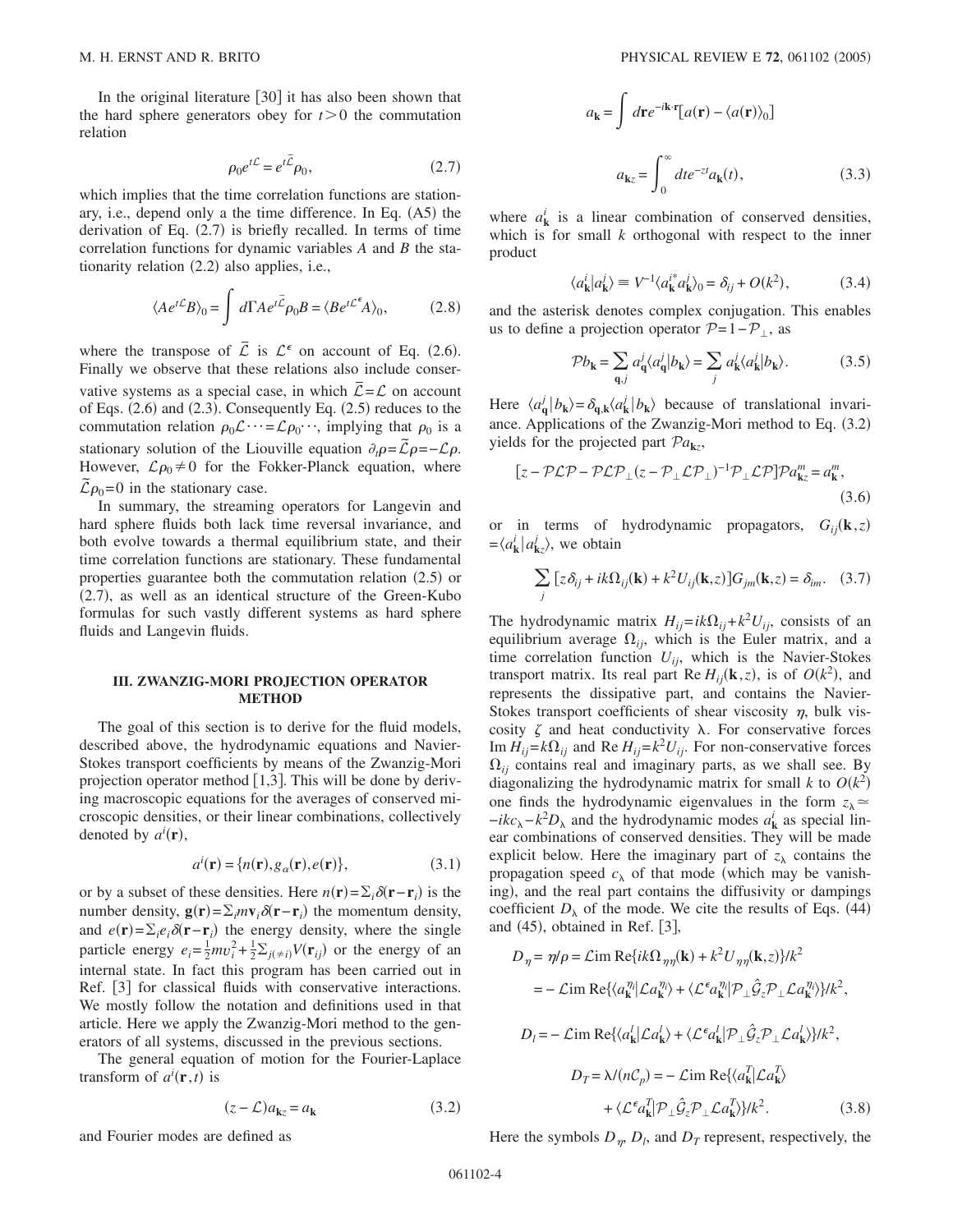transverse, longitudinal, and thermal diffusivities,  $\rho = mn$  is the mass density, and  $C_p$  is the specific heat per particle at constant pressure. Furthermore,  $\mathcal{L}$ im represents the double limit,  $\lim_{z\to 0} \lim_{k\to 0}$ . In the equation above  $\hat{\mathcal{G}}_z$  is the projected resolvent operator

$$
\hat{\mathcal{G}}_z = \mathcal{P}_\perp (z - \mathcal{P}_\perp \mathcal{L} \mathcal{P}_\perp)^{-1} \mathcal{P}_\perp, \tag{3.9}
$$

which reduces in the small-*k* limit to the standard resolvent  $\mathcal{P}_\perp(z-\mathcal{L})^{-1}\mathcal{P}_\perp$  when acting on projected dynamic variables [3]. The transformation of the matrix element  $U_{ij}(\mathbf{k}, z)$  from the representation  $\langle a_{\mathbf{k}}^i | \mathcal{LP}_\perp \cdots \rangle$  in Eq. (3.6) to the representation  $\langle \mathcal{L}^{\epsilon} a_{\mathbf{k}}^i | \mathcal{P}_\perp \cdots \rangle$  in Eq. (3.8) follows directly from the commutation relation (2.5), valid for Langevin- and hard sphere fluids. We also note that the relation applies to systems with dynamics that is time reversal invariant, i.e., where  $\mathcal{L}^{\epsilon}$ =- $\mathcal{L}$ .

In summary, the equations as listed in Eq.  $(3.8)$  are valid for all models discussed in this paper. Through this formulation we have extended the linear response theory for conservative systems in Ref.  $[3]$  to more complex fluids such as Langevin and hard sphere fluids.

In order to apply these formulas to different systems the definitions and some properties of the quantities appearing in Eq. (3.8) will be required. Due to the isotropy of simple fluids in thermal equilibrium the  $(\eta_i, \eta_j)$ -matrix elements between shear modes  $\{a_k^{\eta_i}\}\$  are diagonal and independent of the transverse directions  $(i=1,2,\ldots,d-1)$ . We further recall that the viscosity in isotropic simple fluids is a fourth rank isotropic tensor, determined by two independent scalars, i.e.,

$$
\eta_{\alpha\beta\gamma\delta} = \eta \{\delta_{\alpha\gamma}\delta_{\beta\delta} + \delta_{\alpha\delta}\delta_{\beta\gamma} - (2/d)\delta_{\alpha\beta}\delta_{\gamma\delta} + \zeta \delta_{\alpha\beta}\delta_{\gamma\delta}.
$$
\n(3.10)

They are the shear and bulk viscosity  $\eta$  and  $\zeta$ , respectively, or alternatively the transverse and longitudinal diffusivity  $D_n$ and  $D_l$  determined by

$$
\eta_{xyxy} = \rho D_{\eta} = \eta,
$$
  

$$
\eta_{xxxx} = \rho D_l = 2 \eta (1 - d^{-1}) + \zeta.
$$
 (3.11)

For fluids with conserved densities  $n(\mathbf{r})$ ,  $g_\alpha(\mathbf{r})$ , and  $e(\mathbf{r})$ —i.e., classical fluids with conservative interactions, and hard sphere fluids with impulsive interactions—the explicit expressions for the hydrodynamic modes are  $[3,33]$ 

$$
a_{\mathbf{k}}^{\eta_i} = \sqrt{\frac{\beta}{\rho}} \mathbf{g}_{\mathbf{k}} \cdot \hat{\mathbf{k}}_{\perp}^i \ (i = 1, 2, \dots, d - 1),
$$

$$
a_{\mathbf{k}}^{\sigma} = \sqrt{\frac{\beta}{2\rho}} \left\{ \frac{1}{c} p_{\mathbf{k}} + \sigma g_{\mathbf{k}}^i \right\} \quad (\sigma = \pm 1),
$$

$$
a_{\mathbf{k}}^T = \sqrt{\frac{\beta}{nT C_p}} \{e_{\mathbf{k}} - h n_{\mathbf{k}}\},
$$
(3.12)

where *c* is the adiabatic speed of sound with  $c^2 = (\partial p / \partial \rho)_s$ and  $p_k$  is the thermodynamic pressure fluctuation

$$
p_{\mathbf{k}} = \left(\frac{\partial p}{\partial n}\right)_e n_{\mathbf{k}} + \left(\frac{\partial p}{\partial e}\right)_n e_{\mathbf{k}}.\tag{3.13}
$$

Furthermore  $\{\hat{\mathbf{k}}, \hat{\mathbf{k}}_{\perp}^i\}$   $(i=1,2,\ldots,d-1)$  is a set of *d* orthonormal unit vectors, where the longitudinal direction  $\hat{\mathbf{k}}$  is taken parallel to the *x* axis for convenience. Moreover,  $g_{\mathbf{k}}^l = \hat{\mathbf{k}} \cdot \mathbf{g}_{\mathbf{k}}$  is the longitudinal component of  $\mathbf{g}_k$ . Here  $a_k^{\eta_i}$  are the shear or transverse velocity modes,  $a_k^{\sigma}(\sigma = \pm)$  the sound modes, and  $a_k^T$  the heat mode.

It remains to work out the expressions  $(3.8)$  for the different fluid models, using the appropriate hydrodynamic modes  $a_k^i$  in Eq. (3.12), in combination with the explicit forms in the pseudo-Liouville operator for these models.

Equations  $(3.8)$  are the main new results of the general part of this paper. We note the latent presence of the structure of Eq. (1.2), where the instantaneous transport coefficient  $\mu_{\infty} \propto \text{Re}\langle a_{\mathbf{k}} | \mathcal{L} a_{\mathbf{k}} \rangle$ , and the time correlation functions with the different currents  $J_{\epsilon}$  and *J* are contained in the matrix  $U(\mathbf{k}, z)$ . Inserting the currents, defined for small *k* through

$$
\mathcal{L}a_{\mathbf{k}} = -ikJ + O(k^2)
$$
  

$$
\mathcal{L}^{\epsilon}a_{\mathbf{k}}^{*} = -ikJ_{\epsilon} + O(k^2),
$$
 (3.14)

into Eq. (3.8) reduces this equation to the generic structure  $(1.2)$ , and we recall that the inner product in Eq.  $(3.8)$  involves complex conjugation. Consider first the case of *conservative* forces. There the dynamics is time reversal invariant,  $\mathcal{L}^{\epsilon} = -\mathcal{L}$ , i.e.,  $\mathcal{L}$  is odd in the velocity variables, and the contributions of the real part of the  $\Omega$ -matrix necessarily vanishes, i.e.,  $\mu_{\infty}$ =0. Moreover, both currents, as defined in Eq. (3.14), are equal,  $J_{\epsilon} = J$ .

In case the forces are not conservative, i.e.,  $\mathcal{L}^{\epsilon} \neq -\mathcal{L}$ , then  $\mu_{\infty} \propto \text{Re } k^{-2} \langle a_{\mathbf{k}} | \mathcal{L} a_{\mathbf{k}} \rangle$  is necessarily nonvanishing, and approaches a finite value in the small *k* limit. Moreover, it follows from general considerations that  $J_{\epsilon}$  and  $J$  are unequal, both for impulsive forces (hard sphere fluids), and for dissipative forces (Langevin fluids). The explicit expressions will be discussed in Ref.  $[6]$ .

In hindsight the instantaneous transport coefficients  $\mu_{\infty}$ can be identified independently of the present analysis. In a kinetic theory description,  $\mu_{\infty}$  comes from the irreversible part of the average of the microscopic or mesoscopic *N*-particle current  $\langle J \rangle_{\text{loc}}$  in a state of local equilibrium, i.e., the part of  $\langle J \rangle_{\text{loc}}$  that contributes to the irreversible entropy production. In the context of complex fluids this is the part that contributes to the Navier-Stokes transport matrix in the hydrodynamic equations. For instance, in the momentum current or stress tensor one finds both in the hard sphere fluid [33,34], as well as in Langevin fluids [13],  $\langle J_{xy}\rangle_{loc} = \rho u_x u_y$  $-\eta_{\infty}\nabla_{x}u_{y}$ . Here the first term  $\rho u_{x}u_{y}$  is the Euler or reversible part of the current, and the second term is the irreversible part, yielding a contribution  $\eta_{\infty}$  to the Navier-Stokes transport coefficients. For the hard sphere fluid the statement above will be explicitly verified in Sec. IV. For the Langevin fluids and solids it will be verified in Ref.  $[6]$ . As the concept of local equilibrium state is intuitively clear, one can, in principle, also estimate  $\mu_{\infty}$  for more complex fluids.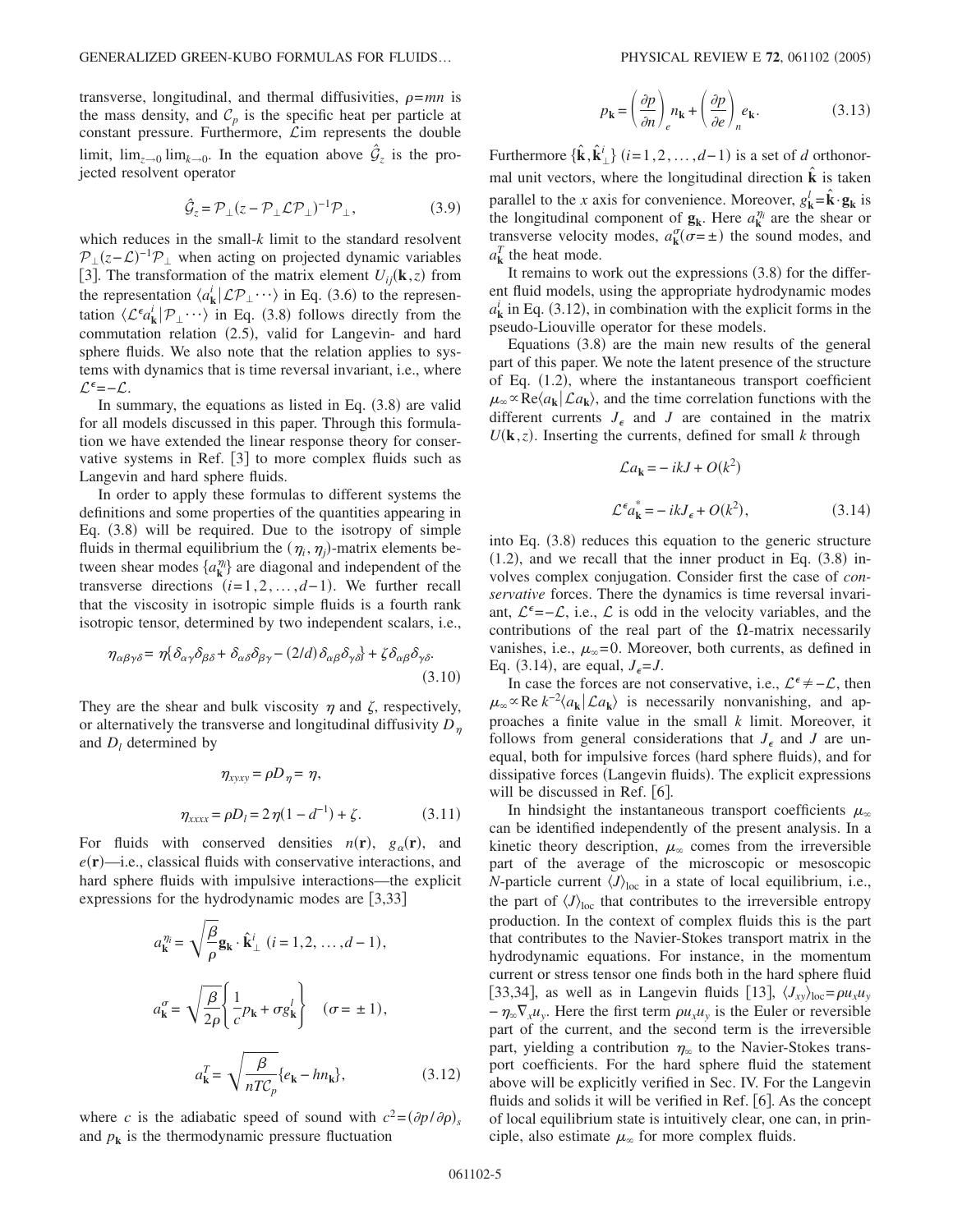Perhaps the most intuitive understanding of  $\mu_{\infty}$  has been given by Hoogerbrugge and Koelman [11] when first introducing the dissipative particle dynamics (DPD) model. The estimate of the shear viscosity of the DPD fluid  $\eta \approx \eta_{\infty}$  by making a continuum (macroscopic) approximation of the Langevin equation of motion. We finally note that the instantaneous transport coefficient is also one of the main contributions to the transport coefficients of hard sphere and Langevin fluids at liquid densities.

The appearance of two different currents  $J$  and  $J_{\epsilon}$  in the Green-Kubo formulas for the viscosity and friction coefficient in hard sphere fluids have been derived before in Refs. [7,8]. For an gas of inelastic hard spheres similar results have been obtained in Ref. [26]. For a general class of Fokker-Planck equations, satisfying detailed balance, local macroscopic evolution equations have been derived in Ref. [23]. In doing so the expressions, derived for the transport coefficients, are also given in the form of Green-Kubo formulas with two different currents *J* and  $J_{\epsilon}$ . However, the relation between  $J_{\epsilon}$  and *J* in that case is more complicated than in the cases discussed in the present paper. This ends the general part of the paper. The remainder deals with the most important application of the present theory, the hard sphere fluid.

### **IV. CLASSICAL AND HARD SPHERE FLUIDS**

## **A. Classical conservative fluids**

In the application part of this paper we first list for later reference the Green-Kubo formulas in conservative classical fluids, and next we work out the details of the Green-Kubo formulas for hard sphere fluids. For classical fluids with conservative interactions the explicit forms have been derived in Ref. [3]. Here the Liouville operator is odd in the velocities because of time reversal invariance. Consequently the diagonal elements  $\Omega_{\eta\eta}$  and  $\Omega_{TT}$  of the Euler matrix in Eq. (3.8) are vanishing. Computation of the elements of the Navier-Stokes matrix yields for the shear viscosity  $\eta$ , longitudinal viscosity  $D_l$ , and heat conductivity  $\lambda$  [3],

$$
\eta = (\beta/V) \int_0^\infty dt \langle \delta S_{xy}(0) \delta S_{xy}(t) \rangle_0 \equiv \int_0^\infty dt C_\eta(t),
$$
  

$$
\rho D_l = (\beta/V) \int_0^\infty dt \langle \delta S_{xx}(0) \delta S_{xx}(t) \rangle_0 \equiv \int_0^\infty dt C_l(t),
$$
  

$$
\lambda = (\beta/TV) \int_0^\infty dt \langle Q_x(0) Q_x(t) \rangle_0 \equiv \int_0^\infty dt C_T(t) \quad (4.1)
$$

with the subtracted microscopic fluxes

$$
\delta S_{xy} = \mathcal{P}_{\perp} J_{xy} = J_{xy} = \sum_i m v_{ix} v_{iy} + \sum_{i < j} r_{ij,x} F_{ij,y},
$$

$$
\delta S_{xx} = \mathcal{P}_{\perp} (J_{xx} - \langle J_{xx} \rangle_0)
$$
  
=  $J_{xx} - pV - \left(\frac{\partial p}{\partial e}\right)_n (H - \langle H \rangle_0) - \left(\frac{\partial p}{\partial n}\right)_e (N - \langle N \rangle_0),$ 

$$
Q_x = \mathcal{P}_\perp J_x = J_x - P_x \langle P_x J_x \rangle_0 / \langle P_x P_x \rangle_0 = J_x - \frac{h}{m} P_x,
$$
  

$$
J_x = \sum_i e_i v_{ix} + \sum_{i < j} (\mathbf{v}_i + \mathbf{v}_j) \cdot \mathbf{F}_{ij} r_{ij,x}.
$$
 (4.2)

Here  $J_{x\alpha}$  is the microscopic *N*-particle momentum flux or stress tensor, where  $F_{ij,a} = -\partial V(r_{ij}) / \partial r_{ij,a}$  with  $\alpha = x, y, ..., d$ is the conservative interparticle force and  $V(r_{ij})$  the spherically symmetric pair potential,  $\langle J_{xx}\rangle_0 = pV$  is the hard sphere pressure in equilibrium,  $h = (e+p)/n$  is the enthalpy per particle, and  $P_{\alpha} = \sum_i m v_{i\alpha}$  the total momentum. Moreover,  $J_{\alpha}$  is the total energy flux. The quantity  $P_0 h/m$ , which is the component of  $J_{\alpha}$  parallel to the conserved quantity  $P_{\alpha}$ , is subtracted out in  $Q_{x}$  [3].

#### **B. Hard spheres: Instantaneous transport coefficients**

This section deals with the  $\Omega$  matrix,  $\langle a_k^i | \mathcal{L} a_k^i \rangle$ , in which the first major difference in the Green-Kubo formulas shows up between systems with time reversal invariance, i.e.,  $\mathcal{L}^{\epsilon}$ =  $-\mathcal{L}$ , and those without, i.e.,  $\mathcal{L}^{\epsilon} \neq -\mathcal{L}$ . So, in hard sphere systems the Liouville operators necessarily contain even parts in the velocities—apart from possible odd parts. The matrix elements of  $\mathcal L$  always have real parts of  $O(k^2)$ , that contribute to the irreversible or Navier-Stokes part of the hydrodynamic equations. These terms are referred to as the instantaneous or high frequency parts of the transport coefficients. The appearance of such terms is a very robust feature of all systems with streaming operator that lack time reversal invariance. We also recall that the streaming operator  $exp(t\mathcal{L})$ in Eq. (3.8) have to be defined for all points in phase space, including the physically inaccessible overlapping ones.

For hard sphere fluids the instantaneous contributions, which are averages in thermal equilibrium, are calculated in Appendix, and yield results, *exact* for a *d*-dimensional hard sphere fluids at general densities

$$
\eta_{\infty} = \varpi dl (d+2),
$$
  
\n
$$
\lambda_{\infty} = \varpi dk_B/(2m) \equiv C_V \varpi,
$$
  
\n
$$
\rho D_{l\infty} = 3 \varpi dl (d+2),
$$
  
\n
$$
\zeta_{\infty} = \varpi.
$$
\n(4.3)

For completeness we have also listed the instantaneous contribution to the longitudinal diffusivity and the bulk viscosity, which have been obtained similarly with the help of Eq.  $(3.11)$ . In the equations above we have introduced

$$
\varpi = \rho \sigma^2 / d^2 t_E,
$$
  
\n
$$
t_E = \sigma \sqrt{\pi \beta m} / 2db n \chi,
$$
\n(4.4)

where the definition of  $\varpi$  has been chosen such that it coincides for  $d=3$  with the notation used in Ref. [34], and  $t_E$  is the Enskog mean free time,  $\chi = g_0(r = \sigma^+)$  is the value of the radial distribution at contact,  $b = (1/2d)\Omega_d \sigma^d$  is the excluded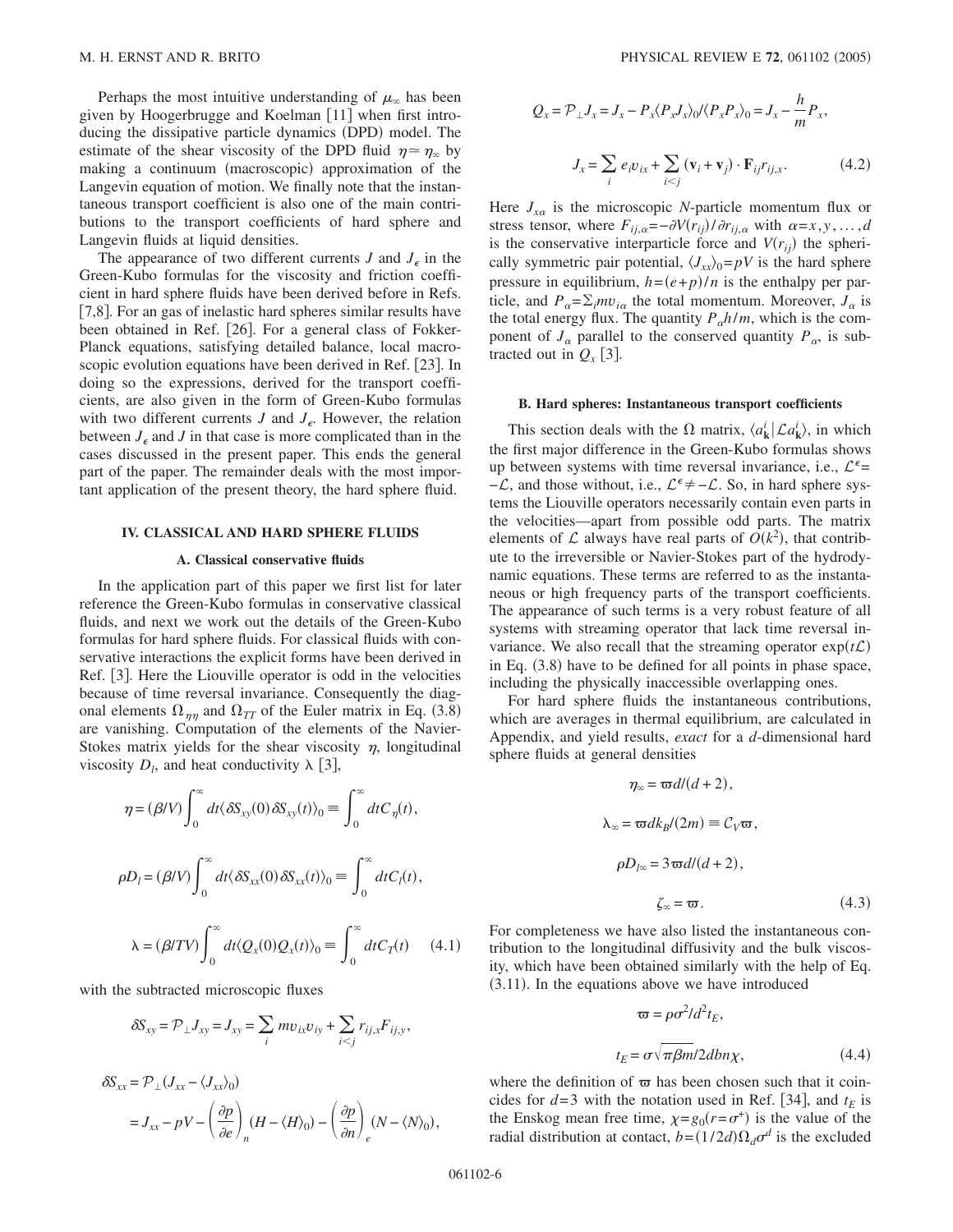volume which equals half the volume of an action sphere with radius  $\sigma$ , and  $\Omega_d = 2\pi^{d/2} / \Gamma(d/2)$  is the surface area of a *d*-dimensional unit sphere. Alternatively these parameters may be expressed in terms of the equation of state for hard spheres through  $\beta p = n(1 + bn\chi)$ .

## **C. Hard spheres: Time correlation functions**

The Navier-Stokes matrix  $\lim_{k\to 0} U(k, z) = U(z)$  gives in the long wave length limit the frequency-dependent  $(z=i\omega)$ transport coefficients (memory effects). In the previous subsection we have been dealing with the contributions  $\eta_{\infty}, \zeta_{\infty}, \lambda_{\infty}$  at infinite frequency. We introduce  $\delta C_a(t)$  to denote the inverse Laplace transform of the Navier-Stokes part of the hydrodynamic matrix  $\rho U_{aa}(z) = \delta \tilde{C}_a(z)$  with *a*  $=\{\eta, l, T\}$ . Using the explicit forms (3.12) for the hydrodynamic modes we obtain from Eq. (3.8) the Laplace transforms of the time correlation functions

$$
\rho U_{\eta\eta}(z) \equiv \delta \tilde{C}_{\eta}(z) = -\lim_{k \to 0} \frac{\beta}{k^2 V} \langle (\mathcal{L}^{\epsilon} g_{\mathbf{k}y}^*) \mathcal{P}_{\perp} \hat{\mathcal{G}}_{z} \mathcal{P}_{\perp} \mathcal{L} g_{\mathbf{k}y} \rangle_{0},
$$

$$
\rho U_{ll}(z) \equiv \delta \tilde{C}_{l}(z) = -\lim_{k \to 0} \frac{\beta}{k^2 V} \langle (\mathcal{L}^{\epsilon} g_{\mathbf{k}x}^*) \mathcal{P}_{\perp} \hat{\mathcal{G}}_{z} \mathcal{P}_{\perp} \mathcal{L} g_{\mathbf{k}x} \rangle_{0},
$$

$$
nC_{p} U_{TT}(z) \equiv \delta \tilde{C}_{T}(z) = -\lim_{k \to 0} \frac{\beta}{k^2 T V} \langle (\mathcal{L}^{\epsilon} e_{\mathbf{k}}^*) \mathcal{P}_{\perp} \hat{\mathcal{G}}_{z} \mathcal{P}_{\perp} \mathcal{L} e_{\mathbf{k}} \rangle_{0}.
$$
(4.5)

The asterisk denotes complex conjugation. From here on only the standard notation of hard sphere kinetic theory [7,30–32] will be used with  $\mathcal{L} = L_+$  and  $\mathcal{L}^{\epsilon} = -L_-$ . To compute the explicit form of the currents we use the relation

$$
\mathbf{k}b_{\mathbf{k}} = \mathbf{k}\,\delta b_{\mathbf{k}} = \mathbf{k}(b_{\mathbf{k}} - \delta_{\mathbf{k},0}(b_0)_0) = \mathbf{k}\,\delta b_0 + O(k^2),\quad(4.6)
$$

where the fluctuation  $\delta b_{\mathbf{k}} = b_{\mathbf{k}} - \langle b_{\mathbf{k}} \rangle_0$ . Here we have used the relation  $\langle b_{\mathbf{k}} \rangle_0 = \delta_{\mathbf{k},0} \langle b_0 \rangle_0$ , which is a consequence of translational invariance. The replacement of  $b_k$  by  $\delta b_k$  in Eq. (4.6) is convenient for taking the limit  $k \rightarrow 0$ . It is further convenient to choose **k** parallel to the *x* axis. Consider first the longitudinal  $(\alpha = x)$  and transversal  $(\alpha = y)$  momentum current. Then we obtain with the help of Eq.  $(4.6)$  for small  $k$ ,

$$
\mathcal{L}g_{\mathbf{k}\alpha} = L_{+}g_{\mathbf{k}\alpha} = -ik\delta J_{+x\alpha} = -ik(\delta J_{x\alpha}^{k} + \delta J_{+x\alpha}^{v}),
$$
  

$$
\mathcal{L}^{\epsilon}g_{\mathbf{k}\alpha}^{*} = -L_{-}g_{\mathbf{k}\alpha}^{*} = -ik\delta J_{-x\alpha} = -ik(\delta J_{x\alpha}^{k} + \delta J_{-x\alpha}^{v}).
$$
  
(4.7)

By inserting the expressions for the hard sphere generators in Eq.  $(A1)$ , and using the properties  $(A2)$ – $(A6)$  it is straightforward to obtain the kinetic part  $(k)$  and collisional transfer part  $(v)$  of the momentum currents

$$
J_{x\alpha}^k = \sum_i m v_{ix} v_{i\alpha},
$$

$$
J_{\pm x\alpha}^v = \pm \sum_{i < j} T_{\pm}(ij)m(v_{i\alpha}r_{ix} + v_{j\alpha}r_{jx})
$$
\n
$$
= \sum_{i < j} m\sigma^d \int^{(\mp)} d\hat{\sigma}(\mathbf{v}_{ij} \cdot \hat{\sigma})^2 \hat{\sigma}_x \hat{\sigma}_\alpha \delta(\mathbf{r}_{ij} - \sigma \hat{\sigma}). \tag{4.8}
$$

The averages of the fluxes are only nonvanishing for  $\alpha = x$ , i.e.,

$$
\langle J_{xx}^k \rangle_0 = Vn/\beta
$$
, and  $\langle J_{\pm xx}^v \rangle_0 = Vn^2 b \chi/\beta$ ,  
 $\langle J_{\pm xx} \rangle_0 = Vn(1 + b n \chi)/\beta = Vp$  (4.9)

in complete agreement with the result  $(4.2)$  for smooth potentials. In the transition from the second to the third line in Eq.  $(4.8)$  one may use Eqs.  $(AB)$  and  $(A2)$  and express the variables  $\{v_i, r_i, v_j, r_j\}$  in center-of-mass coordinates  $\{R_{ij}, G_{ij}\}$ , and relative ones  $\{r_{ij}, v_{ij}\}$ , and apply Eq. (A6) for conserved variables. Consider first the transverse stress fluctuation with  $\alpha = y$ . Here we note that  $\mathcal{P}_\perp J_{\pm xy} = J_{\pm xy}$  in Eq.  $(4.5)$ , as the  $(xy)$  component of the microscopic stress tensor has no subtracted parts. The momentum fluxes  $J_{+xy}^v$  and  $J_{-xy}^v$ , differ only from one another in the constraints on the integral over the *d*-dimensional solid angle  $d\hat{\sigma}$ , denoted by the superscript (-) or (+). Here ( $\mp$ ) requires ( $\mp$ )**v**<sub>*ij*</sub> ·  $\hat{\sigma}$  > 0, and implies that the  $\hat{\sigma}$  integration is restricted to the precollision hemisphere  $(-)$ , or to the post-collision hemisphere  $(+)$ .

The time correlation function for the stresses for  $t > 0$  can now be written as

$$
\delta C_{\eta}(t) = \frac{\beta}{V} \langle J_{-xy} e^{tL_x} J_{+xy} \rangle_0 = \frac{\beta}{V} \langle J_{+xy} e^{-tL_x} J_{-xy} \rangle_0 = \sum_{a,b} \delta C_{\eta}^{ab}(t),
$$
\n(4.10)

where  $a, b = \{k, v\}$ . The second equality has been obtained by renaming the dummy variables  $\mathbf{v}_i$  in  $-\mathbf{v}_i$  and using Eq. (A1). Also note that the cross-correlations are equal,  $\delta C_{\eta}^{kv}(t)$  $=\delta C_{\eta}^{vk}(t)$ , as follows directly from the commutation relation (2.8) for hard sphere fluids, where  $\mathcal{L} = L_+$  and  $\mathcal{L}^{\epsilon} = -L_-$ , i.e.,

$$
\langle J_{xy}^k e^{tL_x} J_{+xy}^v \rangle_0 = \langle J_{+xy}^v e^{-tL_x} J_{xy}^k \rangle_0 = \langle J_{-xy}^v e^{tL_x} J_{xy}^k \rangle_0. \quad (4.11)
$$

The last equality has again been obtained by renaming the dummy integration variables  $\mathbf{v}_i$  to  $-\mathbf{v}_i$ . The final Green-Kubo formula for the shear viscosity in a hard sphere fluid follows then from Eq.  $(3.8)$ , by taking the small-*z* limit of the frequency dependent  $\delta \tilde{C}_{\eta}(z)$  and combining it with the instantaneous viscosity in Eq. (4.3) to yield the equivalent representations of the generic structure  $(1.2)$ 

$$
\eta = \eta_{\infty} + (\beta/V) \int_0^{\infty} dt \langle J_{-xy} e^{tL_x} J_{+xy} \rangle_0.
$$
 (4.12)

The hard sphere result for the shear viscosity as well as Eqs.  $(4.7)$ – $(4.10)$  have been derived already in Ref. [7], by reinterpreting the Einstein-Helfand formulas in terms of pseudo-Liouville propagators.

For the heat conductivity the analysis proceeds along similar lines, and the energy flux is calculated from the Fourier mode of the energy density  $e_k$ , in Eq. (3.1) with  $e_i$  $=\frac{1}{2}mv_i^2$ , i.e.,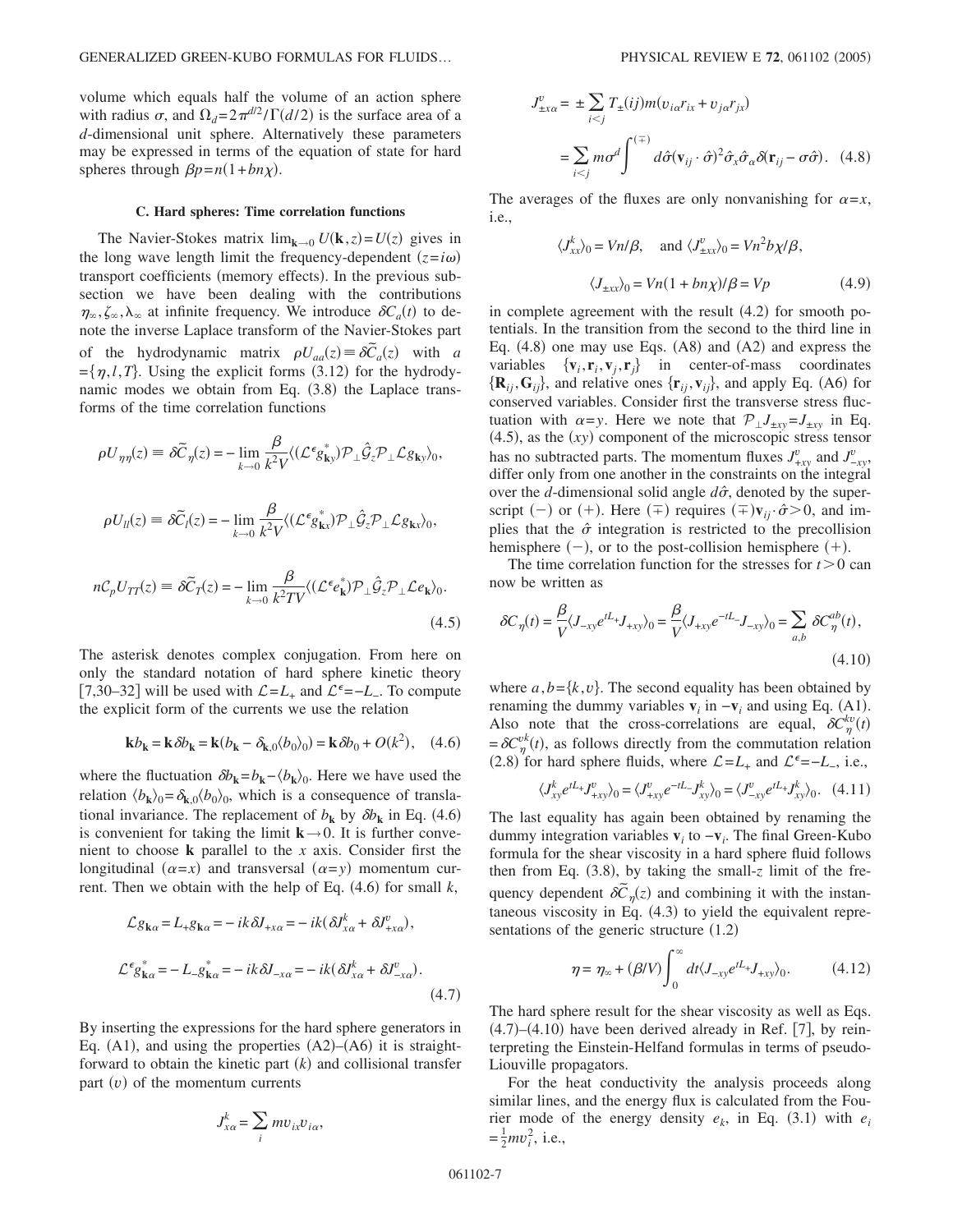$$
\mathcal{L}e_{k} = -ikJ_{+x} = -ik(J_{x}^{k} + J_{+x}^{v}), \qquad (4.13)
$$

and a relation for  $J_{-x}$  similar to the second line in Eq. (4.7). The subtracted flux is the same as in Eq.  $(4.2)$  for conservative fluids, where the enthalpy per particle for hard spheres is  $h=h^k+h^v$  with  $e=\frac{1}{2}dn/\beta$  and  $p=(n/\beta)(1+bn\chi)$ , and where we have used the relation  $\langle P_x J_{\pm x} \rangle = V n^2 b \chi / \beta^2 = h^v n V / \beta$ . The kinetic and collisional parts are then given by

$$
Q_x^k = \mathcal{P}_\perp J_x^k = \sum_i \frac{1}{2} [mv_i^2 - (d+2)/\beta] v_{ix},
$$
  

$$
Q_{\pm x}^v = \mathcal{P}_\perp J_{\pm x}^v = \pm \frac{1}{2} m \sum_{i < j} T_{\pm}(ij) (v_i^2 r_{ix} + v_j^2 r_{jx}) - (h^v/m) P_x
$$
  

$$
= \sum_{i < j} m \sigma^d \int_0^{(\mp)} d\hat{\sigma} (\mathbf{v}_{ij} \cdot \hat{\sigma})^2 (\mathbf{G}_{ij} \cdot \hat{\sigma})
$$
  

$$
\times \hat{\sigma}_x \delta(\mathbf{r}_{ij} - \sigma \hat{\sigma}) - (bn\chi/\beta m) P_x, \qquad (4.14)
$$

where  $G_{ij} = \frac{1}{2}(\mathbf{v}_i + \mathbf{v}_j)$ . The time correlation function of the subtracted heat flux is then

$$
\delta C_T(t) = \frac{\beta}{TV} \langle Q_{-x} e^{tL_x} Q_{+x} \rangle_0 = \sum_{ab} \delta C_T^{ab}(t), \qquad (4.15)
$$

and the cross-correlations  $(kv)$  and  $(vk)$  are again equal [see Eq. (4.11)]. The total heat conductivity in a hard sphere fluid is then similarly given by the Green-Kubo formula

$$
\lambda = \lambda_{\infty} + (\beta/TV) \int_0^{\infty} dt \langle Q_{-x} e^{tL_x} Q_{+x} \rangle_0, \tag{4.16}
$$

which has again the generic structure  $(1.2)$ . Obviously, this formula can also be derived from the Einstein-Helfand formulas, following the method of Ref. [7].

For the longitudinal diffusivity  $\rho D_l$  and the total bulk viscosity  $\zeta$  we obtain similarly with the help of Eqs. (4.6)–(4.9)

$$
\rho D_l = \rho D_{l\infty} + (\beta/V) \int_0^{\infty} dt \langle \delta S_{-xx} e^{iL_{+}} \delta S_{+xx} \rangle_0,
$$
  

$$
\zeta = \zeta_{\infty} + (\beta/V) \int_0^{\infty} dt \langle \delta S_{-} e^{iL_{+}} \delta S_{+} \rangle_0, \qquad (4.17)
$$

where the subtracted fluxes are

$$
\delta S_{\pm} = \frac{1}{d} \sum_{\alpha} \delta S_{\pm \alpha \alpha},
$$

$$
\delta S_{\pm xx} = \mathcal{P}_{\perp} \delta J_{\pm xx} = \delta J_{+xx} - \left(\frac{\partial p}{\partial e}\right)_n \delta H - \left(\frac{\partial p}{\partial n}\right)_e \delta N,
$$
(4.18)

in complete agreement with the subtracted fluxes in Eq. (4.2). Before concluding this section we note that the instantaneous or high frequency transport coefficients are also present in the Enskog theory for dense hard sphere fluids, as the local equilibrium averages of the collisional transfer parts in Eqs. (4.8) and (4.14) for the corresponding currents, i.e.,

$$
\langle J_{+xy}^{v} \rangle_{\text{loc}} = - \eta_{\infty} \nabla_{x} u_{y},
$$

$$
\langle J_{+x}^{v} \rangle_{\text{loc}} = - \lambda_{\infty} \nabla_{x} T,
$$

$$
\sum_{\alpha} \langle J_{+ \alpha \alpha}^{v} \rangle_{\text{loc}} = p - \zeta_{\infty} \nabla \cdot \mathbf{u}, \qquad (4.19)
$$

where the bulk viscosity appears as a correction to the local equilibrium hard sphere pressure *p*, and **u** is the local flow field. As the collisional transfer terms are sums over pairs of particles, the averages contain the pair distribution function in local equilibrium, and involves integrations over  $\{v_1, v_2, r_{12}\}\$ . They have been calculated in Refs. [33–35] for the special case of  $d=3$  as  $\eta = (3/5)\,\overline{\omega}$ ,  $\lambda = C_V\overline{\omega}$  and  $\zeta = \overline{\omega}$ , and can for instance be found in Eqs.  $(16.14,8)$ ,  $(16.42,3)$ , and (16.41.7) of Ref. [34] in complete agreement with the results derived here. The explicit expression for  $\varpi$  in Eq.  $(4.4)$  is proportional to  $n^2$ . Consequently at liquid densities the instantaneous transport coefficients are major contributions, and account for about half the value of the transport coefficient.

For comparison we quote the complete prediction of the Enskog theory for the viscosities of a *d*-dimensional hard sphere fluid. For the bulk viscosity one has  $\zeta = \zeta_{\infty} = \varpi$ , and for the shear viscosity

$$
\eta = \frac{1}{\chi} \left( 1 + \frac{2}{d+2} b n \chi \right)^2 \eta_0 + \frac{d}{d+2} \varpi. \tag{4.20}
$$

Here  $\eta_0$  is the low density Boltzmann value of the shear viscosity  $[34]$ . The expression above shows that the Enskog theory gives for the shear viscosity other contributions of order  $n^2$  at high densities, and that the Enskog prediction for the instantaneous viscosity  $\eta_{\infty} = d\varpi/(d+2)$  is exact for all densities.

#### **V. CONCLUSIONS**

The main result of this paper is a generalization of the standard Green-Kubo or time correlation expressions in Eq. (3.8) for classical fluids with conservative interactions to hard sphere fluids with impulsive interactions, and to mesoscopic Langevin fluids with dissipative and stochastic interactions.

In the classes of fluids above the time dependence of dynamical variables  $A(t) = \exp[t \mathcal{L}]A(0)$ , can be represented by streaming operators or generators  $exp[*t*\mathcal{L}]$  when used inside ensemble averages. In conservative systems the dynamics generated by the (pseudo)streaming operators is time reversal invariant, implying  $\mathcal{L}^{\epsilon} = -\mathcal{L}$  [see Eq. (2.3)]. This property is necessary to obtain Green-Kubo formulas of the standard form (1.1). In the remaining classes the dynamics generated by the (pseudo)streaming operator is not time reversal invariant, i.e., the backward streaming operator  $exp(t\mathcal{L}^{\epsilon})$  $\neq \exp(-t\mathcal{L})$  (with  $t > 0$ ).

The common criteria, obeyed by the models above are that the systems approach a thermal equilibrium state  $\rho_0$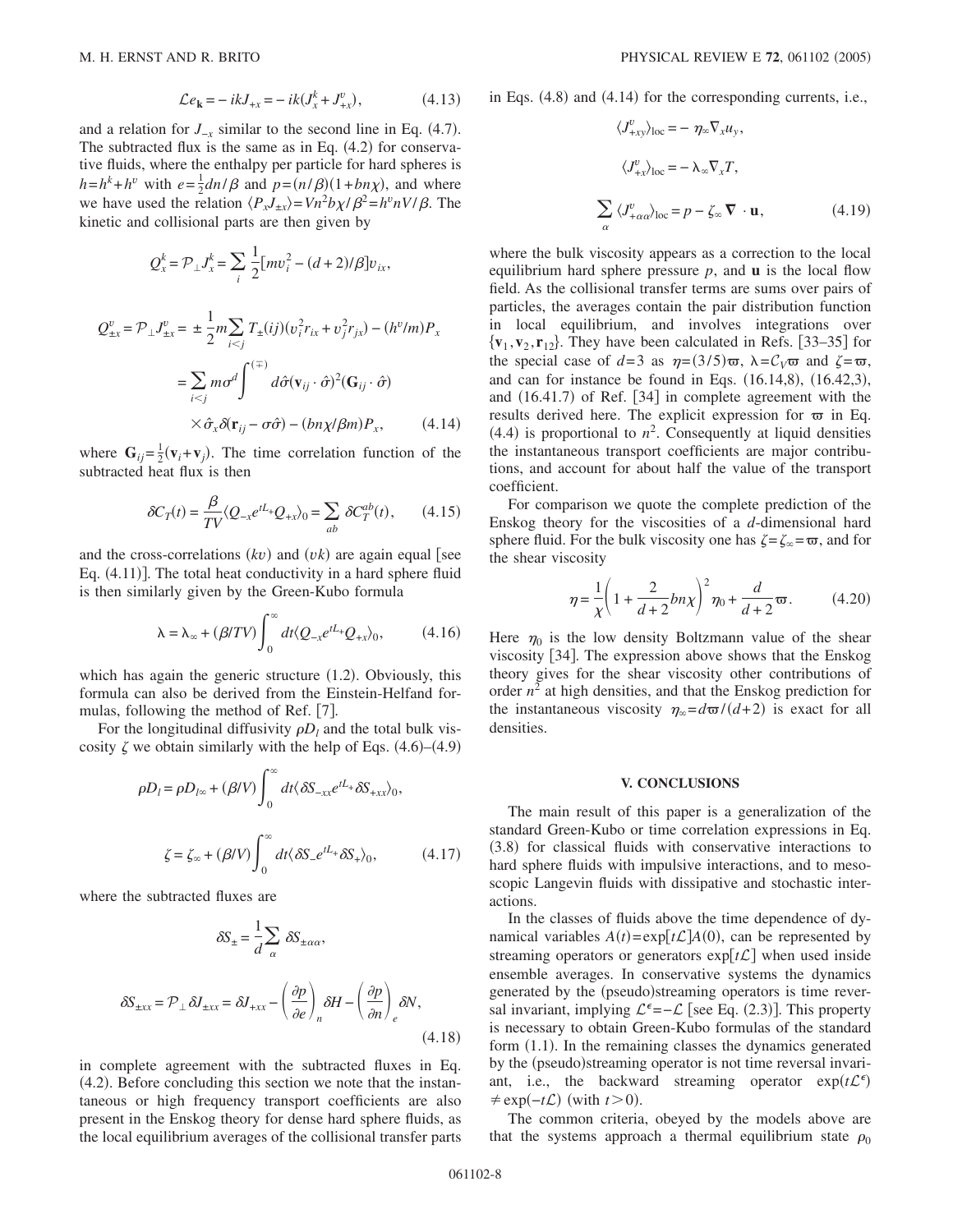$\sim$ exp $|-\beta H|$  and that the corresponding correlation functions  $\langle A(t)B(t')\rangle$ <sup>0</sup> are stationary, i.e., only depend on time differences. The criteria imply that the infinitesimal generators for hard sphere and Langevin fluids obey the commutation relation (2.5), i.e.,  $\rho_0 \mathcal{L} = \overline{\mathcal{L}} \rho_0$ . This includes in fact conservative systems as the special case with  $\overline{L} = \mathcal{L}$ .

There are two conspicuous differences between Green-Kubo formulas in these three classes of fluids. In the classes without time reversal invariant dynamics, i.e.,  $\mathcal{L}^{\epsilon} \neq -\mathcal{L}$ , there is necessarily an instantaneous nonvanishing contribution  $\mu_{\infty}$ , and in the classes with, i.e.,  $\mathcal{L}^{\epsilon} = -\mathcal{L}$ , the generator is odd in the velocity variables, and  $\mu_{\infty}$  automatically vanishes [compare Eqs.  $(4.12)$  and  $(4.16)$  with Eq.  $(4.1)$ ]. The next difference concerns the microscopic fluxes. In the classes with time reversal invariance the Green-Kubo formula in Eq. (1.1) is a time integral over an autocorrelation function  $\langle J(0)J(t)\rangle_0$ , containing the same currents. In the cases without, the two currents in  $\langle J_e e^{t\mathcal{L}} J \rangle_0$  are unequal. Both types of differences apply to the hard sphere fluids, as well as the Langevin fluids. In the former case our results confirm and extend the results in Ref.  $[7]$ .

A summary of the Green-Kubo formulas for transport coefficients in Langevin fluids can be found in Ref. [5], and a detailed analysis will be given in Ref.  $[6]$ , where the results (3.8) will be applied to a Langevin-type solid showing heat conduction, and a similar fluid showing viscosity.

Finally, to understand the origin of the instantaneous contributions in the case of a hard sphere fluid it is instructive to write the shear viscosity  $(4.12)$  in the standard form  $(4.1)$  for conservative interactions, where the time correlation function for  $t>0$  is defined as

$$
C_{\eta}(t) = 2 \eta_{\infty} \delta(t) + (\beta/V) \langle J_{-xy} e^{tL_{+}} J_{+xy} \rangle_{0}, \tag{5.1}
$$

and  $\delta(t)$  is a Dirac delta function. It is then of interest to compare this expression with the stress-stress correlation function  $C_{\eta}(t)$  in Eq. (4.1), as recently calculated in Ref. [7] for a conservative fluid with a repulsive power law potential  $V(r) \sim r^{-\nu}$  (soft spheres) at short times at large values of  $\nu$ . The short time dynamics has been calculated exactly for the (very short) mean traversal time  $\tau_{\nu} \sim 1/\nu$ , required for particles to traverse the steep part of the repulsive potential. It was shown that for asymptotically large  $\nu$ , the short time behavior of  $C_{\eta}(t)$  crosses over to a contribution  $\sim \delta(t)$ , and agrees with the representation (5.1). This also demonstrates that smooth conservative potentials  $r^{-\nu}$  in the singular hard sphere limit as  $\nu \rightarrow \infty$ , generate a  $\delta(t)$ -type short time correlation, in agreement with the present results for hard spheres, which have been derived from the very starting point for impulsive interactions.

# **ACKNOWLEDGMENTS**

M.H.E. is supported by Secretaría de Estado de Educación y Universidades (Spain), and R.B. by the Universidad Complutense (Profesores en el Extranjero). This work is financed by the research project FIS2004-271 (Spain).

# **APPENDIX: HARD SPHERE DYNAMICS**

## **Pseudo-Liouville and binary collision operators**

The time evolution of any phase space function  $A(t)$  $=e^{t\mathcal{L}}A(0)$ , evolving under the hard sphere dynamics [30], can be described for positive times  $(t>0)$  by the forward pseudostreaming operator  $\exp\{tL_+\}$ , where  $\mathcal{L} = L_+$  is the forward pseudo-Liouville operator for hard spheres. For backward or time-reversed dynamics the pseudostreaming operator is  $e^{tL^e} = e^{-tL}$  (*t* > 0). While true hard sphere dynamics is undefined for physically inaccessible overlapping configurations (with any  $r_{ij} < \sigma$ ), the pseudo-streaming operators are defined for all overlapping and nonoverlapping configurations. In the latter they generate the true hard sphere dynamics, and in the former they can be defined conveniently. Inside averages the pseudostreaming operators are always preceded by the hard sphere equilibrium distribution  $ρ_0 ∼ W_N$  exp[−*βK*], where  $K$  is the total (conserved) kinetic energy. The overlap function  $W_N$ =1 for nonoverlapping configurations, and  $W_N$ = 0 for overlapping ones. Consequently, inside averages the pseudostreaming operators generate the correct forward and backward hard sphere dynamics. For instance, the forward time correlation function  $\langle Ae^{tL}+A\rangle_0$  with  $t>0$  is equal to the time-reversed one  $\langle Ae^{-tL}-A\rangle_0$ .

In Sec. II we need, apart from the pseudo-Liouville operator L, also its adjoint  $\tilde{\mathcal{L}}$ , its conjugate  $\mathcal{L}^{\epsilon}$  with  $\bar{\mathcal{L}} = \tilde{\mathcal{L}}^{\epsilon}$ according to Eq. (2.6). These operators can be expressed in binary collision operators  $T_{\pm}(ij)$  and  $\overline{T}_{\pm}(ij)$  as follows:

$$
\mathcal{L} = \mathcal{L}_0 + \sum_{i < j} T_+(ij) \equiv L_+,
$$
\n
$$
\mathcal{L}^{\epsilon} = -\mathcal{L}_0 + \sum_{i < j} T_-(ij) \equiv -L_-,
$$
\n
$$
\widetilde{\mathcal{L}} = -\mathcal{L}_0 + \sum_{i < j} \overline{T}_-(ij),
$$
\n
$$
\overline{\mathcal{L}} = \mathcal{L}_0 + \sum_{i < j} \overline{T}_+(ij), \tag{A1}
$$

where  $\mathcal{L}_0 = \sum_i \mathbf{v}_i \cdot \partial/\partial \mathbf{r}_i$ , and the binary collision operators satisfy the relations

$$
\overline{T}_{\pm} = \widetilde{T}_{\pm}^{\epsilon} = \widetilde{T}_{\mp},\tag{A2}
$$

as can be verified from the definitions below. The last equality on the first and second line of Eq.  $(A1)$  are the corresponding notations used in the hard sphere kinetic theory (e.g., Refs. [7,32]). The binary collision operators are defined as

$$
T_{\pm}(ij) = \sigma^{d-1} \int^{(\mp)} d\hat{\sigma} |\mathbf{v}_{ij} \cdot \hat{\sigma}| \delta(\mathbf{r}_{ij} - \sigma \hat{\sigma})(b_{\sigma} - 1),
$$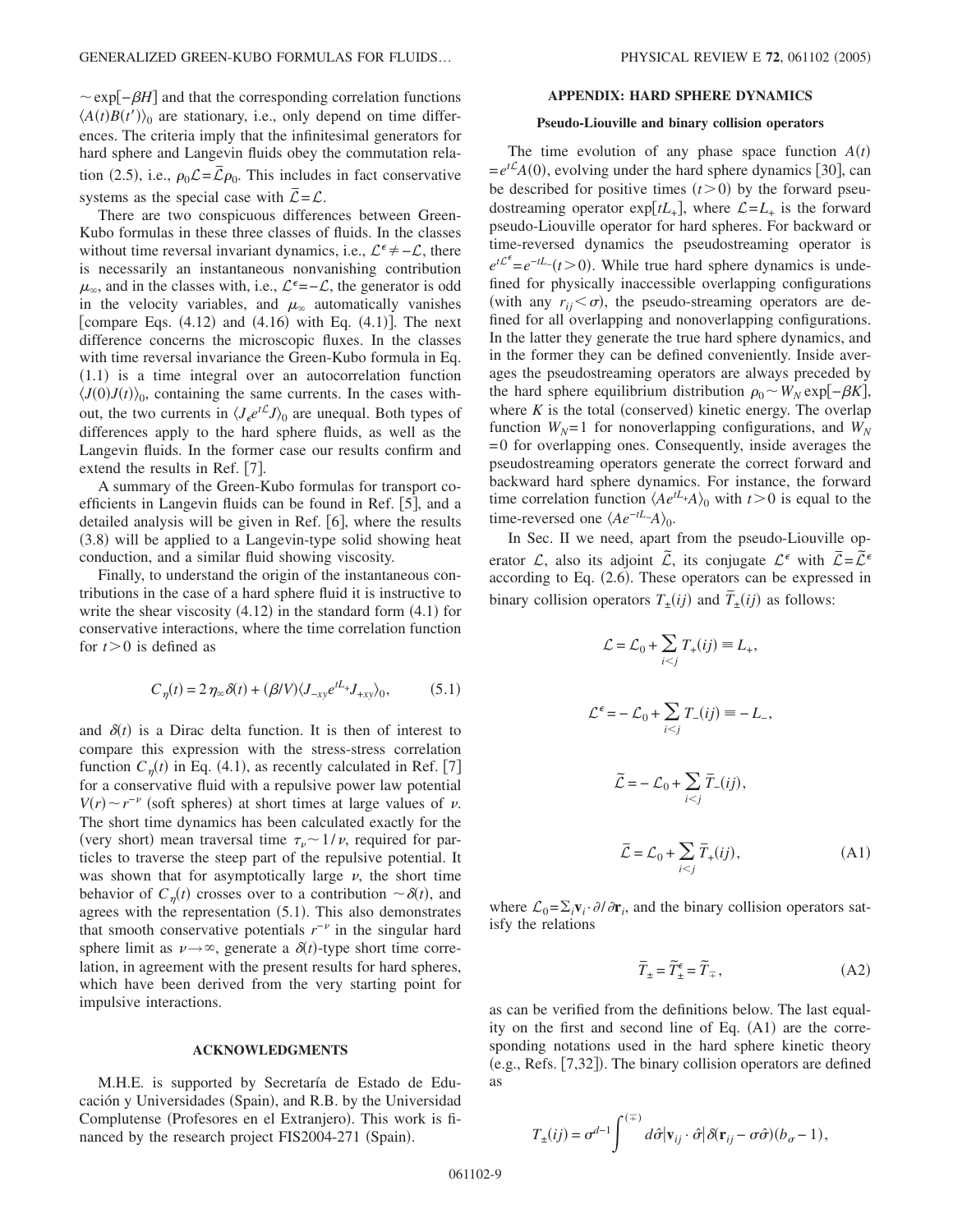$$
\overline{T}_{\pm}(ij) = \sigma^{d-1} \int^{(\mp)} d\hat{\sigma} |\mathbf{v}_{ij} \cdot \hat{\sigma}| [\delta(\mathbf{r}_{ij} - \sigma \hat{\sigma}) b_{\sigma} - \delta(\mathbf{r}_{ij} + \sigma \hat{\sigma})].
$$
\n(A3)

The superscript  $(\pm)$  denotes the constraint  $\pm \mathbf{g}_{ij} \cdot \hat{\sigma} > 0$ , restricting the  $\hat{\sigma}$  integration, respectively, to the precollision and post-collision hemisphere. The  $b_{\sigma}$  operator is a substitution operator, defined as

$$
b_{\sigma} \mathbf{v}_i \equiv \mathbf{v}'_i = \mathbf{v}_i - (\mathbf{v}_{ij} \cdot \hat{\sigma}) \hat{\sigma},
$$
  
\n
$$
b_{\sigma} \mathbf{v}_j \equiv \mathbf{v}'_j = \mathbf{v}_j + (\mathbf{v}_{ij} \cdot \hat{\sigma}) \hat{\sigma}.
$$
 (A4)

The definitions in Eq. (A1) imply that the pseudostreaming operator does not generate a dynamics, that is time-reversal invariant, i.e.,  $\mathcal{L}^{\epsilon} \neq -\mathcal{L}$ . On the other hand, the arguments above imply for hard sphere systems that  $\langle AB(t) \rangle_0$  $=\langle A(-t)B \rangle_0$  for  $t > 0$ . Expressing this equality in pseudostreaming operators yields the first equality below, i.e.,

$$
\int d\Gamma \rho_0 A e^{t\mathcal{L}} B = \int d\Gamma \rho_0 B e^{t\mathcal{L}^{\epsilon}} A = \int d\Gamma A e^{t\overline{\mathcal{L}}^{\epsilon}} \rho_0 B. \quad (A5)
$$

In the last equality the adjoint of  $\mathcal{L}^{\epsilon}$  operator has been introduced. The first equality is based on the properties that  $\rho_0 \exp(t\mathcal{L}) = \rho_0 \exp(tL_+)$  with  $t > 0$ , and  $\exp(t\mathcal{L}^{\epsilon})$  $\exp(t\mathcal{L}^{\epsilon})\rho_0$  $= \exp(-tL_-\rho_0)$  with  $t > 0$  generate, respectively, the exact forward and backward dynamics [30]. So by comparing the utmost left and right expressions we obtain relation (2.7) for the hard sphere streaming operators in the main text. In the body of the paper we also need the property: If *ai*  $=\{1, \mathbf{v}_i, v_i^2\}$  is a collisional invariant, then

$$
T_{\pm}(ij)(a_i + a_j) = 0.
$$
 (A6)

# **Instantaneous transport coefficients**  $\eta_{\infty}$  **and**  $\lambda_{\infty}$

Consider first  $\Omega_{\eta\eta}$ , which is defined as the instantaneous shear viscosity  $\eta_{\infty}$ ,

$$
k^2 \eta_{\infty} = -\rho \langle a_{\mathbf{k}}^{\eta_i} | \mathcal{L} a_{\mathbf{k}}^{\eta_i} \rangle = -(\beta V) \langle g_{\mathbf{k}y}^* \left( \mathcal{L}_0 + \sum_{i < j} T_+(ij) \right) g_{\mathbf{k}y} \rangle_0,
$$
\n(A7)

where Eqs. (A1), (3.8), and (3.1) have been used for  $\mathcal L$  and  $a_k^{\eta_i}$ , with  $\hat{\mathbf{k}}_{\perp}^i$  chosen parallel to the *y* axis. Moreover,  $\mathcal{L}_0$  gives a vanishing contribution to Eq. (A7). Calculation of the  $T_{+}(ij)$  contribution for small *k* requires the help of Eqs. (A1),  $(A3)$ ,  $(A6)$ , and  $(A.7)$  to show that

$$
\eta_{\infty} = -\frac{\beta m^2}{V} \left\langle \sum_{i < j} (v_{ij} r_{ix} + v_{jj} r_{jx}) T_{+}(ij) (v_{ij} r_{ix} + v_{jj} r_{jx}) \right\rangle_0.
$$
\n(A8)

From here on the calculations for  $\eta_{\infty}$  are identical to those of Eqs.  $(2.2)$ – $(2.5)$  of Ref. [7], where the Einstein-Helfand formulas for hard spheres were taken as a starting point. We briefly sketch the different steps. For the hard sphere fluid  $\eta_{\infty}$ can be expressed in terms of the hard sphere two-particle distribution function  $n^2 \varphi_0(v_i) \varphi_0(v_j) \chi$ , where  $\chi = g_0(r = \sigma + )$  is the radial distribution function at contact and  $\varphi_0(v)$  $=(\beta m/\pi)^{d/2}$  exp $\left[-\frac{1}{2}\beta m v^2\right]$  is the Maxwellian velocity distribution.

To carry out the subsequent integrations we change to the center-of-mass  $\{ \mathbf{R}_{ij}, \mathbf{G}_{ij} = \frac{1}{2} (\mathbf{v}_i + \mathbf{v}_j) \}$ , and relative coordinates  $\{r_{ii}, v_{ii} = v_i - v_i\}$ . The result is

$$
\eta_{\infty} = -\frac{1}{8} \beta \rho^2 \chi \int d\mathbf{r} \langle \langle g_x r_y T_+(ij) g_x r_y \rangle \rangle, \tag{A9}
$$

where  $g_{\alpha}$  is the relative velocity, and  $\langle \langle \cdots \rangle \rangle$  denotes a Maxwellian velocity average over all particles involved. Moreover the **r** integration can be carried out because the operator  $T_{+}$  contains  $\delta^{(d)}(\mathbf{r} - \sigma \hat{\sigma})$ . The remaining integrals are *d*-dimensional generalizations of the collision integrals as appearing in the Enskog theory for hard sphere fluids (see Chap. 16.8 of Ref. [34]). Performing the  $\hat{\sigma}$ - and **g** integrations finally yields for  $\eta_{\infty}$  the result listed in Eq. (4.3) of the main text.

The calculations of the instantaneous heat conductivity  $\lambda_{\infty}$ runs completely parallel to that of  $\eta_{\infty}$ . Starting from Eq. (3.8) we obtain

$$
k^2 \lambda_{\infty} = -nC_p \langle a_{\mathbf{k}}^T | \mathcal{L} a_{\mathbf{k}}^T \rangle
$$
  
=  $-\frac{\beta}{TV} \langle (e_{\mathbf{k}}^* - h n_{\mathbf{k}}^*) \sum_{i < j} T_+(ij) (e_{\mathbf{k}} - h n_{\mathbf{k}}) \rangle$ . (A10)

By performing the same steps as for  $\eta_{\infty}$ , one sees that the terms involving the enthalpy  $hn_k$  do not contribute, and one arrives at the result

$$
\lambda_{\infty} = -\frac{\beta}{TV} \left\langle \sum_{i < j} \left( e_i r_{ix} + e_j r_{jx} \right) T_+(ij) \left( e_i r_{ix} + e_j r_{jx} \right) \right\rangle_0 \tag{A11}
$$

with  $e_i = \frac{1}{2}mv_i^2$  for hard spheres. This expression is completely analogous to Eq. (A8), and a straightforward evaluation leads to the expression (4.3) for  $\lambda_{\infty}$ .

- 1 J. P. Hansen and I. R. McDonald, *Theory of Simple Liquids* (Wiley, New York, 1986).
- 4 For a dissident's voice, see N. G. van Kampen, Phys. Norv. **5**, 278 (1971).
- [2] M. P. Allen and D. J. Tildesley, *Computer Simulations in Liq*uids (Wiley, New York, 1987).
- [3] M. H. Ernst and J. R. Dorfman, J. Stat. Phys. 12, 311 (1975).
- [5] M. H. Ernst and R. Brito, Europhys. Lett. (to be published).
- [6] M. H. Ernst (in preparation).
- [7] J. W. Dufty and M. H. Ernst, Mol. Phys. 102, 2123 (2004).